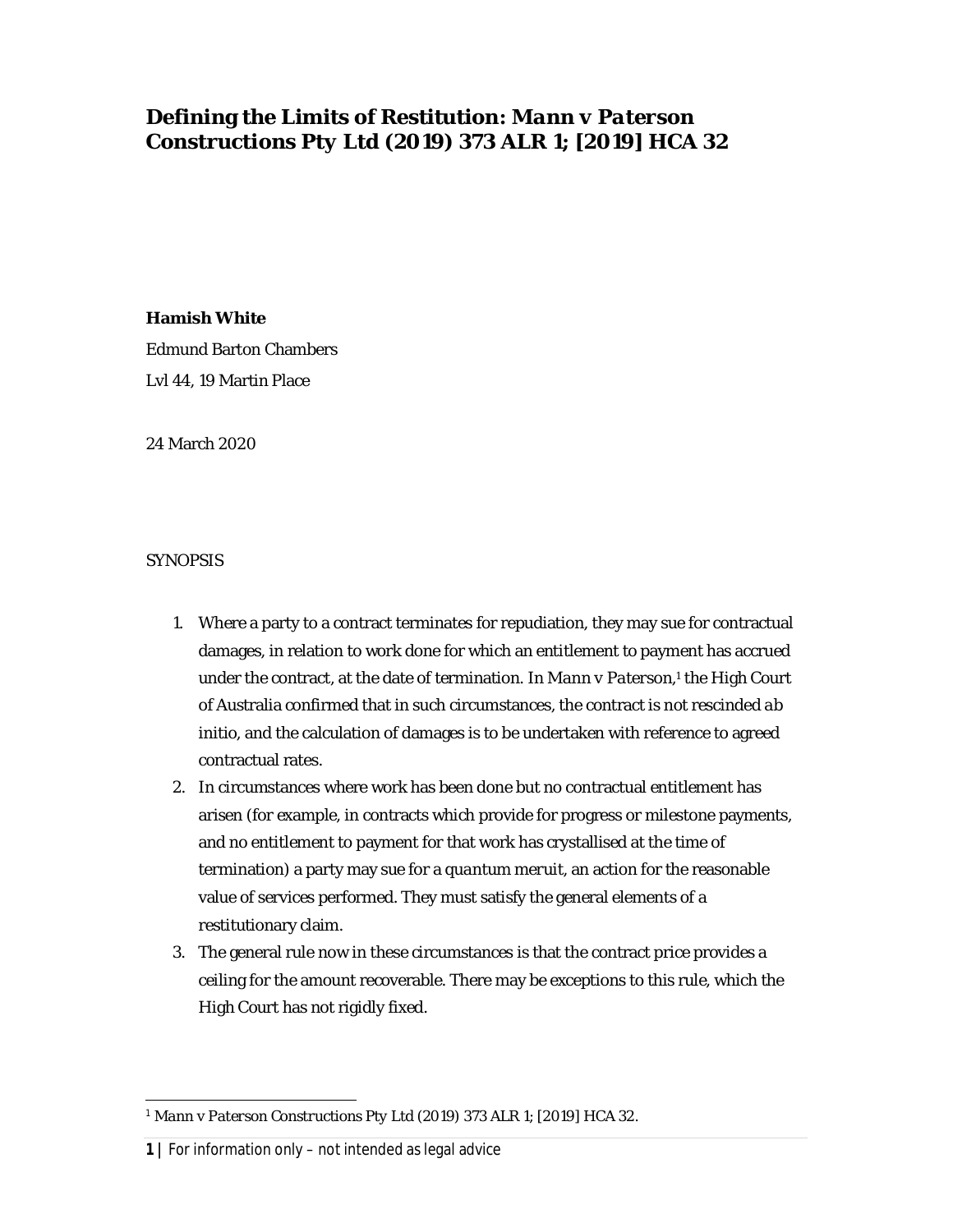# THE DECISION

- 4. On 9 October 2019, the High Court delivered its judgment in *Mann v Paterson. <sup>2</sup>* The decision was a hotly anticipated one, which clarifies the intersection of contract law and restitution. One notable and far-reaching outcome of this case is a clear statement by all members of the court rejecting the so-called "rescission fallacy," which was evident in a line of cases following the Privy Council's ruling in *Lodder v*  Slowey [1904] AC 442,<sup>3</sup> a case appealed from the Supreme Court of New Zealand.
- 5. It had been previously held, in *Lodder v Slowey* and elsewhere, 4 that where a contract is discharged for repudiation, the contract is unwound, *ab inititio*, or treated as if it the obligations which it contains no longer exist.
- 6. In such a scenario, a plaintiff could sue in restitution, for unjust enrichment. Such a claim is usually framed as a *quantum meruit*, an action seeking reasonable remuneration for services performed.
- 7. In this situation, restitutionary damages were calculated with reference to "reasonable" amounts, characteristically with reference to market rates. In practice, market competition and the power of principals has frequently meant that contractual rates are lower than what might be otherwise charged by contractors, and a contractor plaintiff would frequently enjoy a windfall if able to successfully sue in restitution.
- 8. This has caused disadvantage to some defendants, whose contractual bargain has been disturbed in this way. Principals could be required to pay much more for work done on a project than was ever envisaged at the time the contract was drafted; a contract which was intended by the parties to fully, if not always fairly, allocate risk between them.
- 9. In *Mann v Paterson*, Kiefel, Bell and Keane JJ noted the "serious mischief" which this could cause: 5

*… It may be that some builders actually set the prices at which they bid for work on the expectation that they will be astute to take advantage of an opportunity to elect for a more generous level of remuneration in due course. If that is the case, any such expectation is distinctly not to be encouraged. Honesty and efficiency in trade* 

<sup>4</sup> see *Renard Constructions v Minister for Public Works* (1992) 26 NSWLR 234; 9 BCL 40, and *Sopov v Kane Constructions Pty Ltd [No 2]* (2009) 24 VR 510.

<sup>2</sup> *Mann v Paterson Constructions Pty Ltd* (2019) 373 ALR 1; [2019] HCA 32.

<sup>3</sup> *Lodder v Slowey* [1904] AC 442.

<sup>5</sup> *Mann v Paterson,* at [52].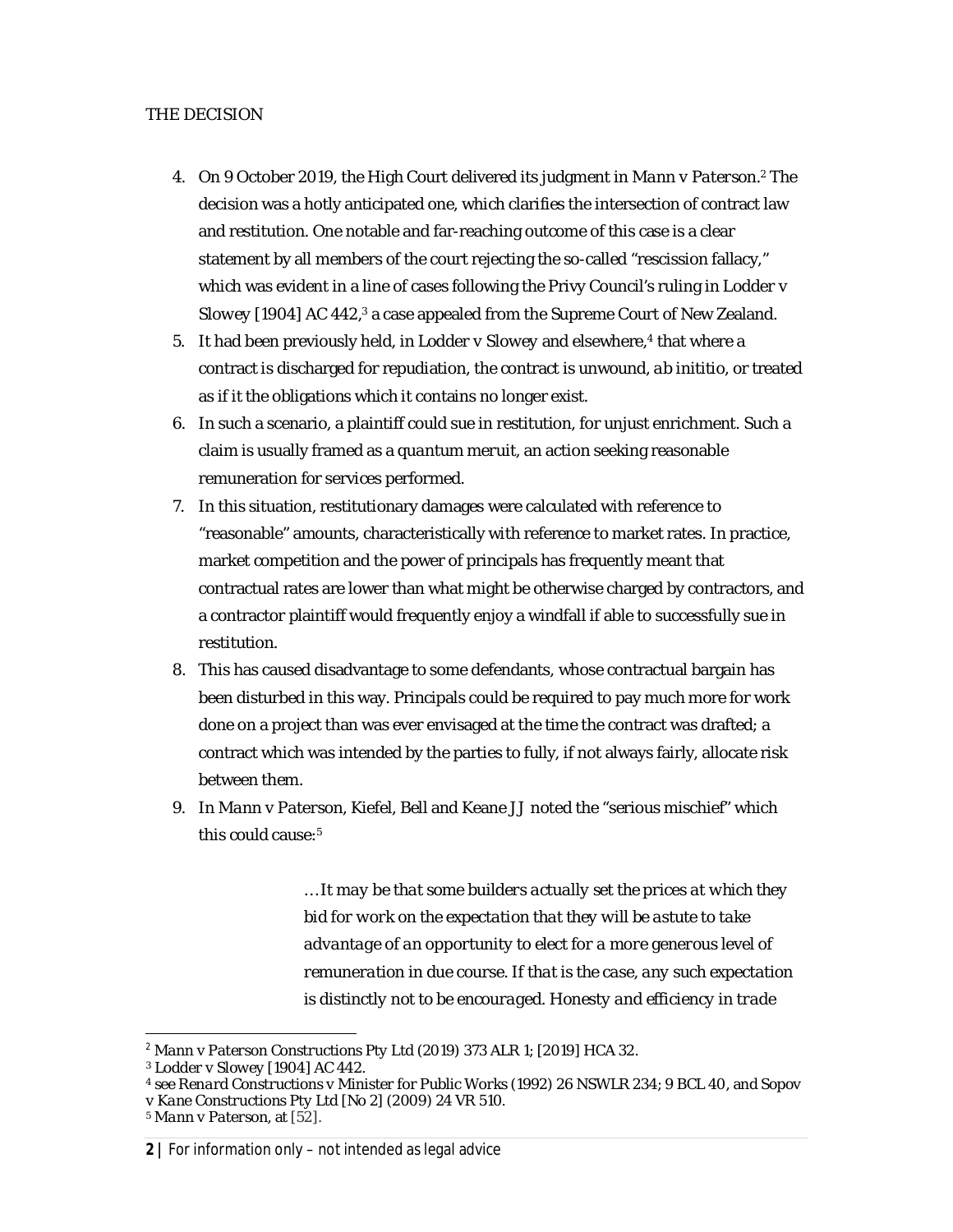*and commerce are not promoted by a rule that allows the recovery of a windfall by a party who has extracted itself from a losing contract, from which, acting rationally, it would pay to be released…*

10. In his separate judgment, Gageler J said the following about the problem:<sup>6</sup>

*…If the value of the services rendered is to be determined independently of the contract, as the common law of Australia as declared by intermediate courts of appeal currently stands, recovery in excess of the contract price has the real potential to occur in two main scenarios. One is where the contract has turned out to be underpriced, with the result that the party faces the prospect of making a loss by going on to complete performance. The other is where the contract has been structured to allocate a higher proportion of the overall contract price to work performed at earlier stages for which the party has already accrued a contractual right to payment.*

11. In an attempt to mitigate this uncertainty, it has been common practice for principals to include clauses seeking to prevent claims in restitution, for example, along the following lines (noting that such clauses are not necessarily conclusive in favour of a principal, and other provisions might also be included in the contract which seek to clarify what compensation the contractor is to receive in situations of breach by the principal):

> *If the Principal repudiates the Subcontract, and the Subcontractor terminates, the Subcontractor may i) claim damages, and ii) may not Claim in restitution or quantum meruit. This clause survives the termination of the contract.*

12. Now, through the decision in *Mann v Paterson,* the High Court has limited this uncertainty. Justices Kiefel, Bell and Keane JJ, in their judgment, provide a debunking of the rescission fallacy. Their Honours, in the minority, thought damages should have been awarded with reference to agreed contractual rates, making restitution unnecessary.

<sup>6</sup> *Mann v Paterson,* at [88].

**<sup>3</sup> |** For information only – not intended as legal advice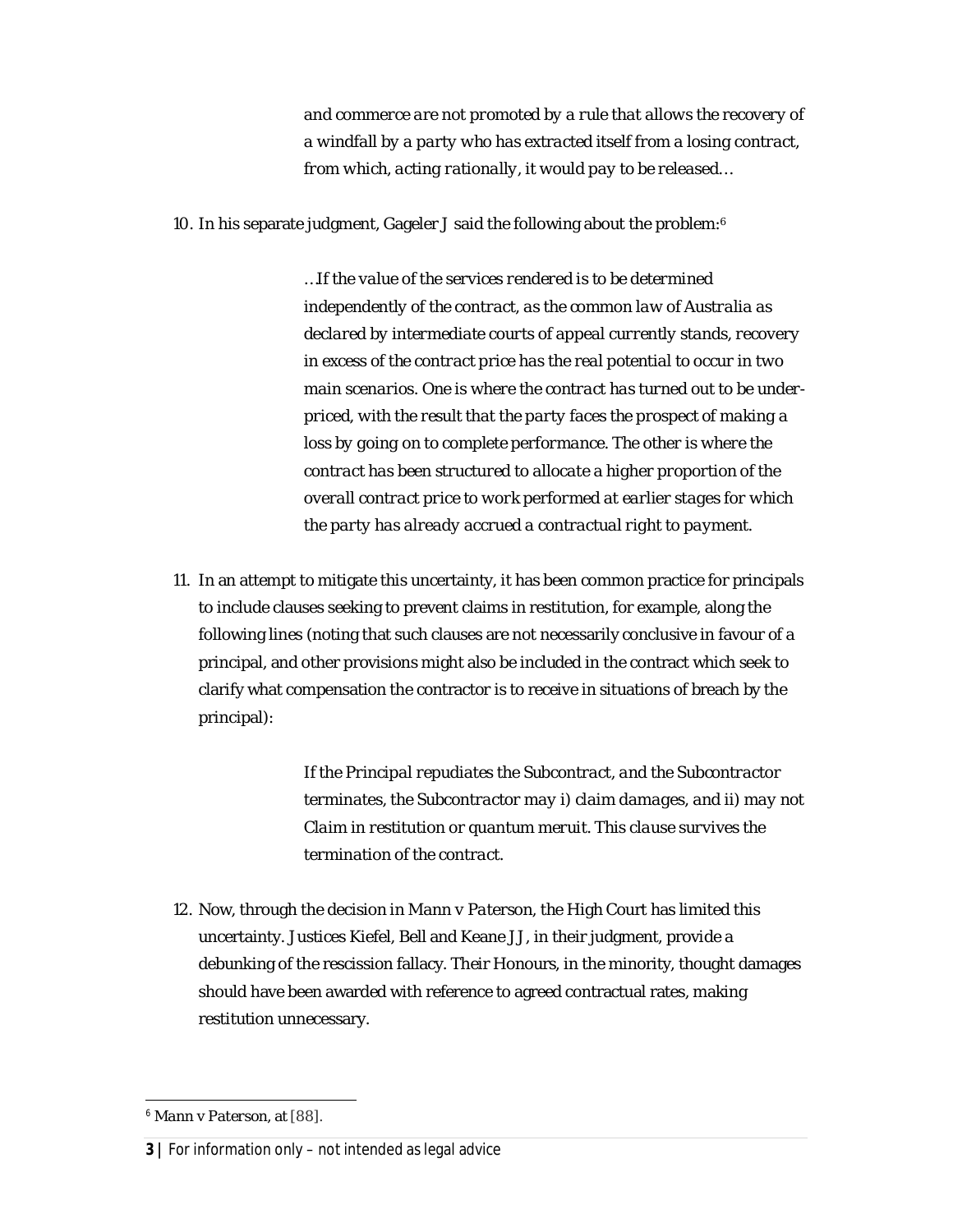- 13. The majority, Nettle, Gordon and Edelman JJ, with whom Gageler J agreed and provided separate reasons (all agreeing with the minority in rejecting the rescission fallacy) adopted an "intermediate path," leaving the door open for a *quantum meruit* claim for work which a plaintiff has performed but which does not qualify the plaintiff for a payment under a contract.
- 14. While the effect of the judgment of the majority is that a *quantum meruit* is still available on a more limited basis, the majority also found that the contract price should generally act as a ceiling on recovery, with Nettle, Gordon and Edelman JJ stating that ceiling might be breached in exceptional circumstances, without stating exhaustively what those circumstances might be.
- 15. Their Honours noted that in Australia, restitution is an area of the common law which is moulded incrementally, and determining claims in restitution should not be seen as a process of "idiosyncratic discretion." 7

# THE FACTS, PROCEDURAL HISTORY, AND THE STATUTORY CONSTRUCTION ISSUE

- 16. The Respondent, Paterson Constructions Pty Ltd, contracted with the Manns to construct two townhouses. During construction, relations between owner and builder broke down, and both parties alleged repudiatory behaviour by the other. The owner who was found to have repudiated the contract, by orally requesting variations. Numerous requests for variations were made.
- 17. At first instance, VCAT determined that the builder was able to recover a *quantum meruit,* with the damages significantly exceeding the contract price. The matter was appealed to Victorian Supreme Court and the Court of Appeal, which upheld the decision of the Tribunal. The High Court, having determined the central point in dispute, ultimately remitted the matter to VCAT for final determination on a number of issues.
- 18. The case involved statutory interpretation. The *Domestic Building Contracts Act*  (Vic) 1995 (the "Act") provided that variations to the contract were to be in writing, and variations had only been requested orally.
- 19. It was determined that the Tribunal erred in finding that an entitlement to a *quantum meruit* avoided the need to consider the application of the Act. The Court of

<sup>7</sup> *Mann v Paterson*, per Nettle, Gordon and Edelman JJ at [213].

**<sup>4</sup> |** For information only – not intended as legal advice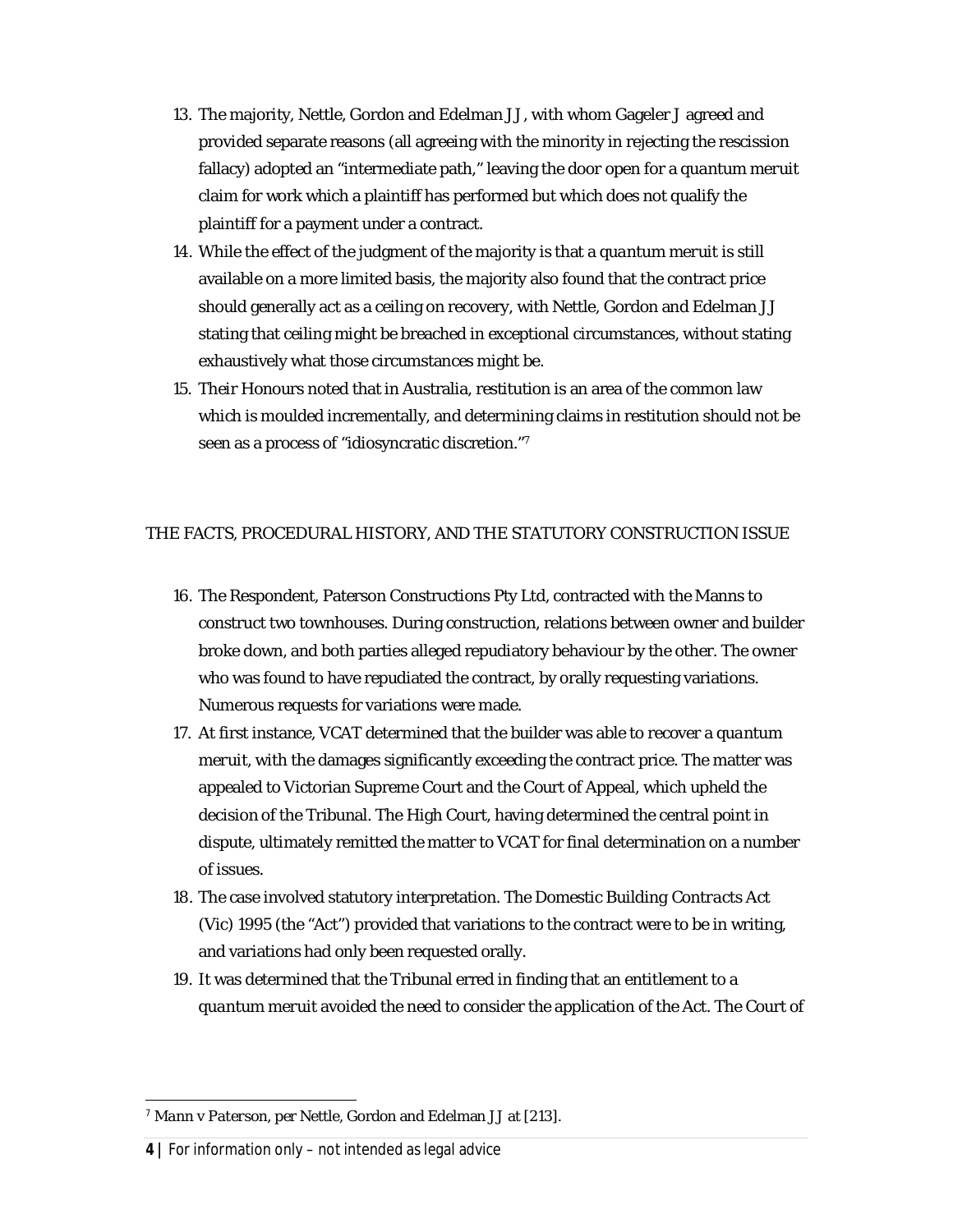Appeal erred in reaching the conclusion that the Act did not indicate an express intention to cover the field in respect of payments available for variations. 8

20. The question of variations was remitted to the Tribunal for reconsideration. Section 38(6)(b) of the Act provides some discretion for the Tribunal to allow payments for variations in exceptional cases of hardship or unfairness. Per Nettle, Gordon and Edelman JJ<sup>9</sup> (with Gageler J agreeing):

> *…VCAT did not undertake the exercise required by s 38(6)(b). It proceeded on the erroneous basis that the respondent was entitled to restitution for the variations despite the respondent's failure to comply with s 38. It follows that … the matter should be remitted to VCAT for further determination of the amounts, if any, payable in respect of variations.*

# A BRIEF HISTORY OF THE LAW OF RESTITUTION

- 21. Restitution is an area of the common law in which ancient debates remain alive and controversial, partly because there has long been difficulty in ascertaining exactly what restitution is, and how it should be developed and applied. It is a concept with a long history, and its principles are common throughout European law, having been received from Roman law. The *Institutes of Justinian* provided for recovery in respect to obligations which arose not in contract, but as though from contract, through the action of *Condictio*, or unjust enrichment. 10
- *22.* A famous, though for some time controversial, influence on the modern law was the formulation of the Scottish Lord Mansfield in the 1760 case of *Moses and McFarlin: 11* "In one word, the gist of this kind of action is, that the defendant, upon the circumstances of the case, is obliged by the ties of natural justice and equity." Yet until only fairly recently, much of restitution was governed by a legal fiction that a party might recover through an implied promise, or "quasi-contract."

# **5 |** For information only – not intended as legal advice

<sup>8</sup> *Mann v Paterson,* per Nettle, Gordon and Edelman JJ at [148]; and [160]: "Upon the proper construction of these provisions, they exclude the availability of restitutionary relief for variations implemented otherwise than in accordance with s38."

<sup>9</sup> *Mann v Paterson,* at [161].

<sup>10</sup> *Institutes of Justinian*, at 3.27.

<sup>11</sup> *Moses v Macferlan* (1760) 97 ER 676, at 681.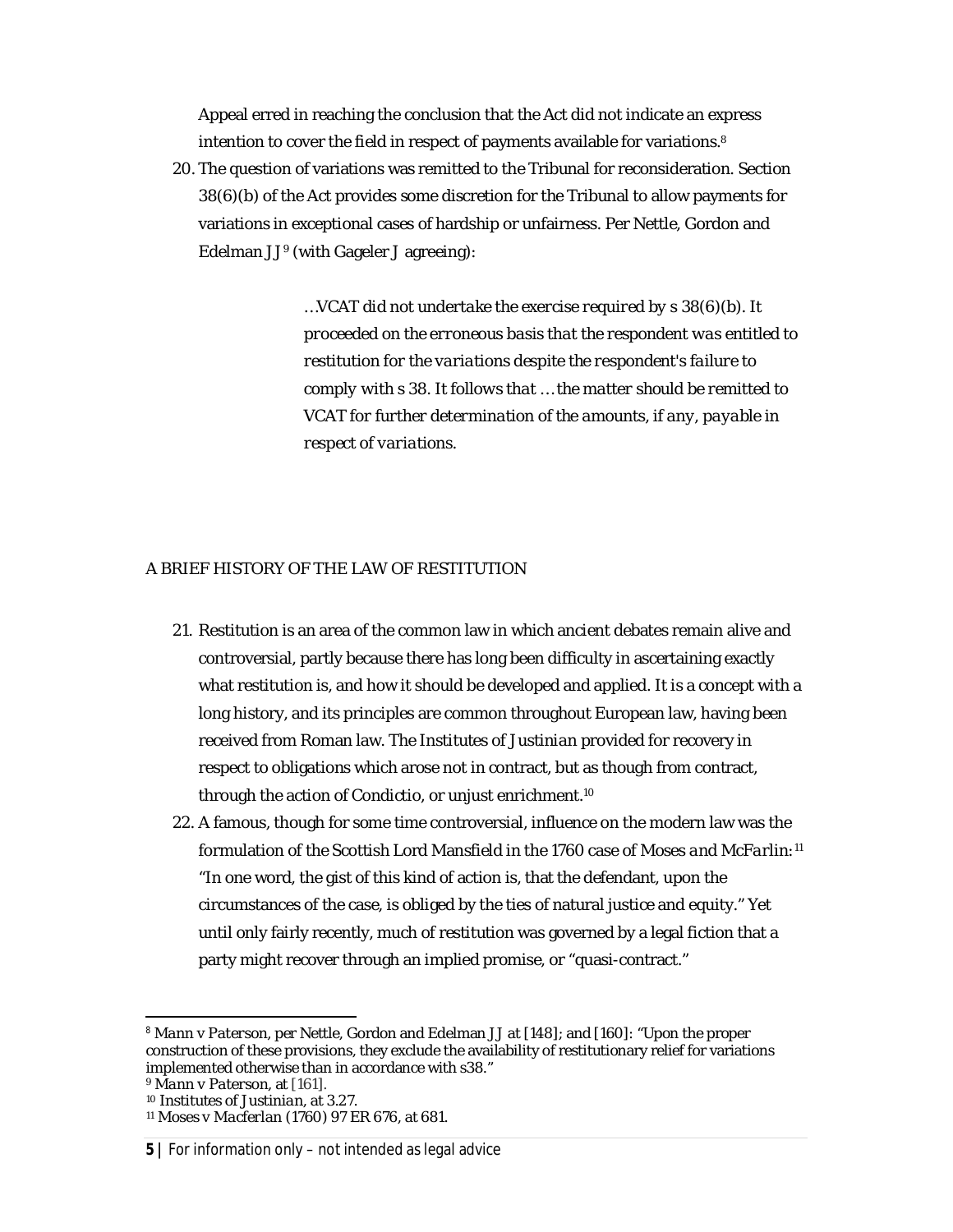#### *23.* In *Mann v Paterson*, Gageler J traces this development:

*From the late sixteenth century, implied contractual obligations to pay reasonable remuneration for goods (quantum valebat) or for services (quantum meruit) were enforceable under the general form of action for breach of a simple contract (assumpsit). But, apparently upon the fiction that such remuneration was "a sum certain, quantified by reason or desert", such obligations came to be enforced by the writ of debt and, accordingly, by the more convenient form of action for recovery of a debt: the action for breach of a fictional promise to pay it (indebitatus assumpsit). So convenient was this new form of recovery that the common counts of indebitatus assumpsit for goods sold and delivered and for work and labour done supplanted, and absorbed the terminology of, the earlier contractual remedy upon a quantum valebat and quantum meruit.*

*Over time, these counts, like other indebitatus assumpsit counts, began to be deployed where an obligation arose from the equity of the case, as if upon a genuinely implied contract (quasi ex contractu)…* <sup>12</sup>

24. The fiction of quasi-contract was finally rejected in the 1987 High Court decision of *Pavey & Matthews. <sup>13</sup>* In that case, the parties had contracted orally, yet the applicable statute required the contract to be in writing. <sup>14</sup> Deane J determined that an obligation to make restitution does not arise simply from an implied term of a contract, or from the consensual nature of the parties' transaction, but can also be an obligation imposed by the law, where there is no genuine agreement between the parties. 15

<sup>12</sup> *Mann v Paterson,* at [182]-[183] (references omitted).

<sup>13</sup> *Pavey & Matthews Pty Ltd v Paul* (1987) 162 CLR 22.

<sup>14</sup> Section 45 of the *Builders Licensing Act* (New South Wales) 1971.

<sup>15</sup> *Pavey and Matthews*, Deane J at 256.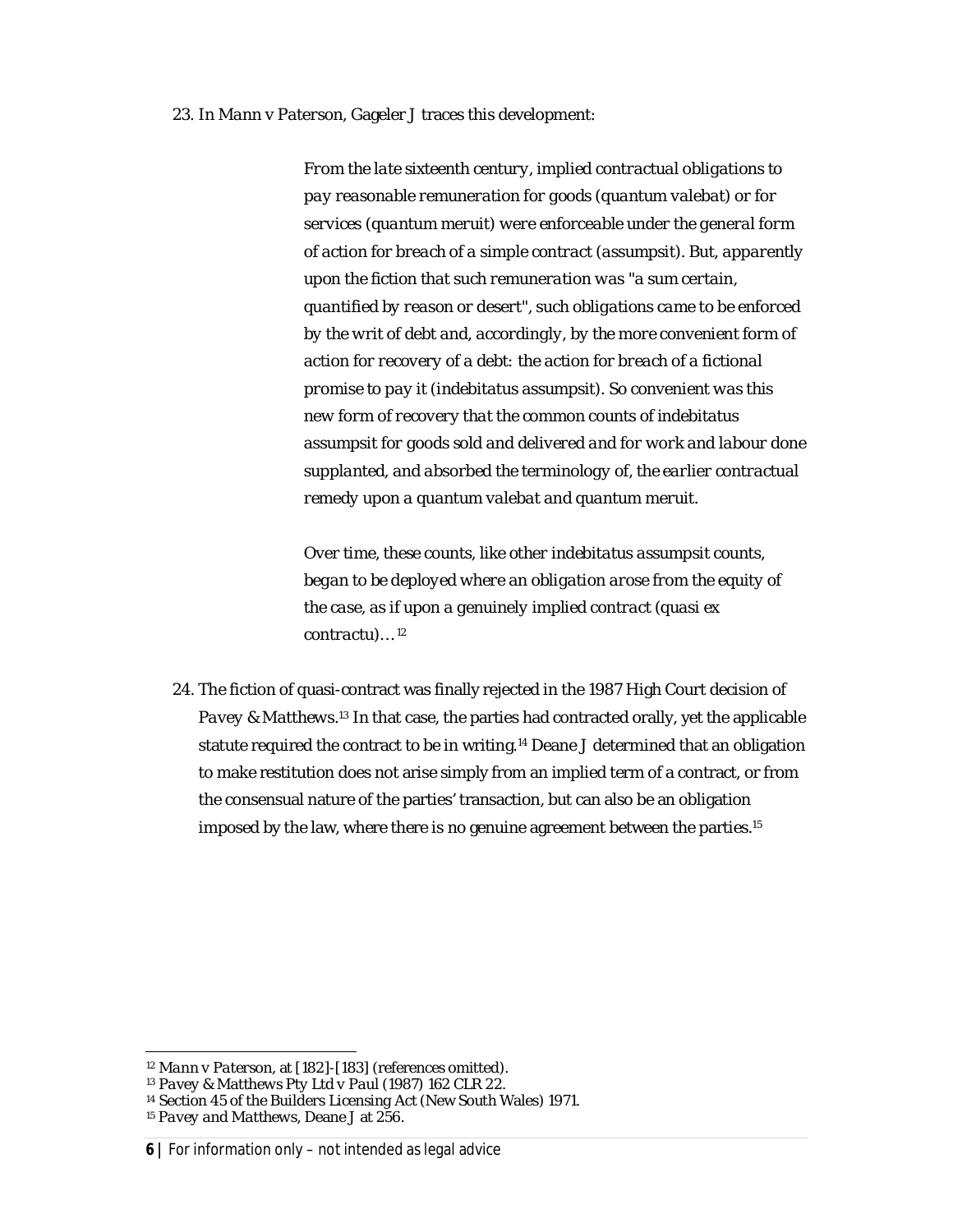#### SOME BASIC PRINCIPLES

25. *Mason and Carter's Restitution Law in Australia* provides the following overview: 16

*…The underlying principle is the prevention or stripping of gains made by the defendant at the plaintiff's expense, in circumstances recognised by the law as unjust or in consequence of an established wrong. There is however, a handful of exceptional claims that vindicate property rights, whose historical or analogical links justify inclusion.* 

*Restitution is part of the civil (i.e. noncriminal) law of obligations. The remedies it provides are both personal and proprietary. Some derive from common law, some from equity; others embody a happy fusion of ideas blended from each historical root... 17*

- 26. In the majority of cases, an order for restitution is made on the basis of unjust enrichment. Broadly speaking, there are three elements of unjust enrichment:
	- *i. The defendant has received a benefit or enrichment;*
	- *ii. The benefit or enrichment was obtained at the expense of the plaintiff; and*
	- *iii. Injustice.*
- 27. The nature and value of a benefit received by a defendant is more difficult to ascertain where it comes in the form of services or goods, as opposed to a liquidated sum, for which a plaintiff might bring an action of *monies had and received*. Where the benefit provided to a defendant differs from what was requested, it is harder for a plaintiff to recover. If a contract does not give a plaintiff discretion to vary the nature of what is provided, then restitution is unlikely to introduce such discretion. However, all the circumstances considered, and it is possible that a lesser benefit has been transferred.

<sup>16</sup> *Mason and Carter's Restitution Law in Australia,* K. Mason, J.W. Carter, G. Tolhurst, (Second Edition) 2008, Lexis-Nexis Butterworths (an updated third edition is available).

<sup>17</sup> *Mason and Carter's Restitution Law in Australia,* at [102].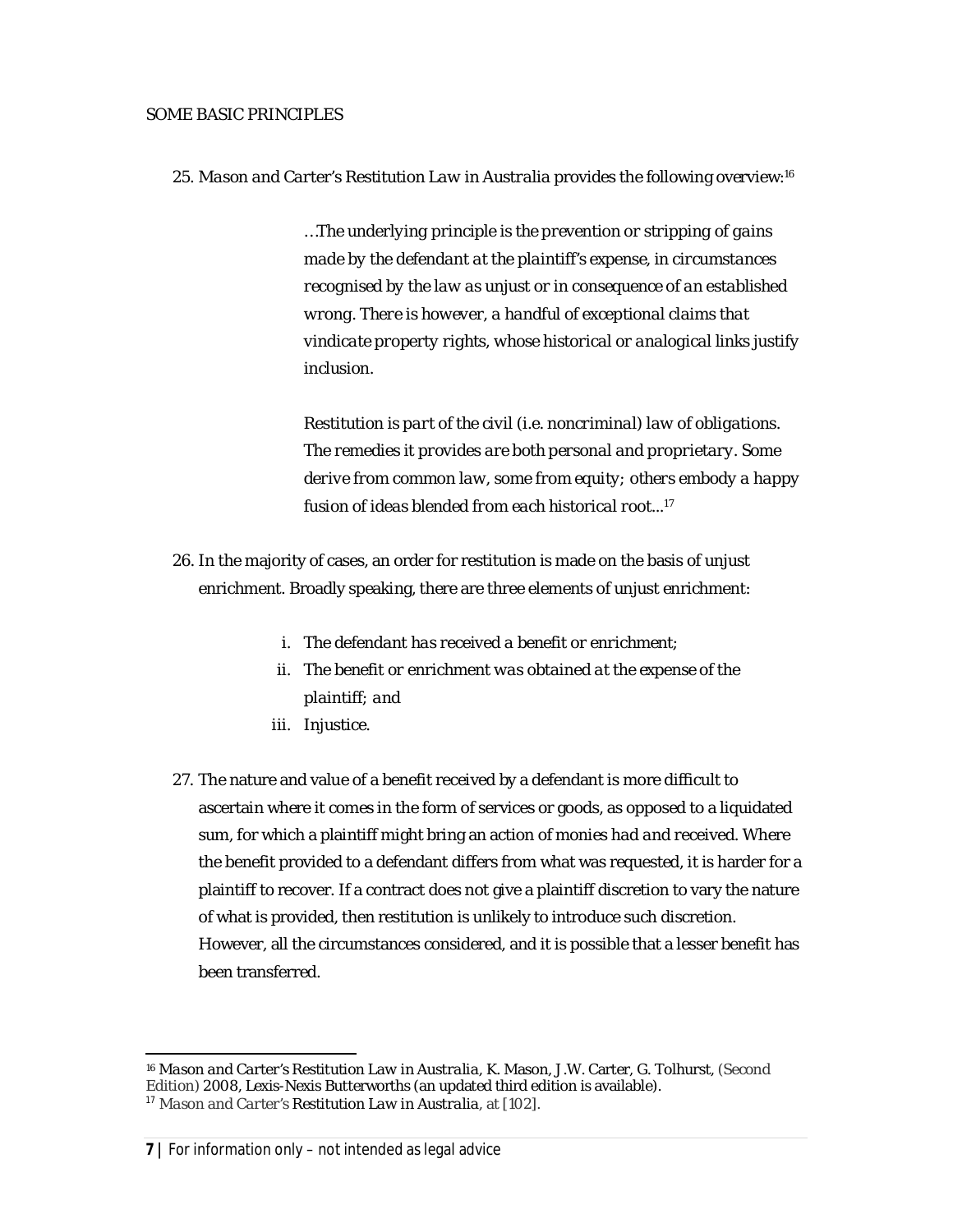28. Reliance by the plaintiff can be an important factor, though a distinction should be drawn between the principles of restitution and promissory estoppel. Often, where a claim for restitution is made out, there may be some degree of unconscionability on the part of the defendant, but ordinarily, it is not necessary to establish unconscionability to establish the necessary injustice. According to *Mason and Carter's Restitution Law in Australia*:

> *…Recovery in restitution is not tied to specific (or general) categories of wrongdoing. In most situations, restitution is merely an order that the defendant restore to the plaintiff a benefit received from the plaintiff, with interest. There is, therefore, usually no need to determine whether any tort, breach of contract or other wrong has been committed. Indeed, in the majority of cases where the primary sense of restitution is relied upon, the defendant will not in fact have committed any breach of duty or other actionable wrong…<sup>18</sup>*

- 29. Frequently, the critical factor is whether a defendant freely accepted a benefit, which involves consideration of whether the defendant had an opportunity to reject the benefit, having sufficient knowledge of the relevant circumstances which gave them the ability to do so.<sup>19</sup>
- 30. Two frequently considered older cases illustrate some of the principles involved. In the 1898 case of *Sumpter and Hedges, <sup>20</sup>* the plaintiff abandoned a building contract after doing work on the defendant's land. It was held that the defendant had no choice but to accept the work performed on its land. The contract was entire, and the plaintiff could not recover in contract. However the defendant later used building materials left behind by the plaintiff, which was arguably a benefit which had been freely been accepted.
- 31. In 1946, a different result was reached in the 1946 case of *Steele v Tardiani*. <sup>21</sup> Timber, which had not been cut to the requested lengths, was left by the plaintiff on the defendant's land, which the defendant then sold. The defendant was found to have obtained a benefit, which it would be unjust to retain, without payment being made to the plaintiff.

#### **8 |** For information only – not intended as legal advice

<sup>18</sup> *Mason and Carter's Restitution Law in Australia*, at [160].

<sup>&</sup>lt;sup>19</sup> A defendant who did not request the services but accepts them in a situation where they were able to be rejected, might be held to have freely accepted: see for example *Angelopoulos v Sabatino* (1995) 65 SASR 1.

<sup>20</sup> *Sumpter and Hedges* [1898] 1 QB 673.

<sup>21</sup> *Steele v Tardiani* (1946) 72 CLR 386.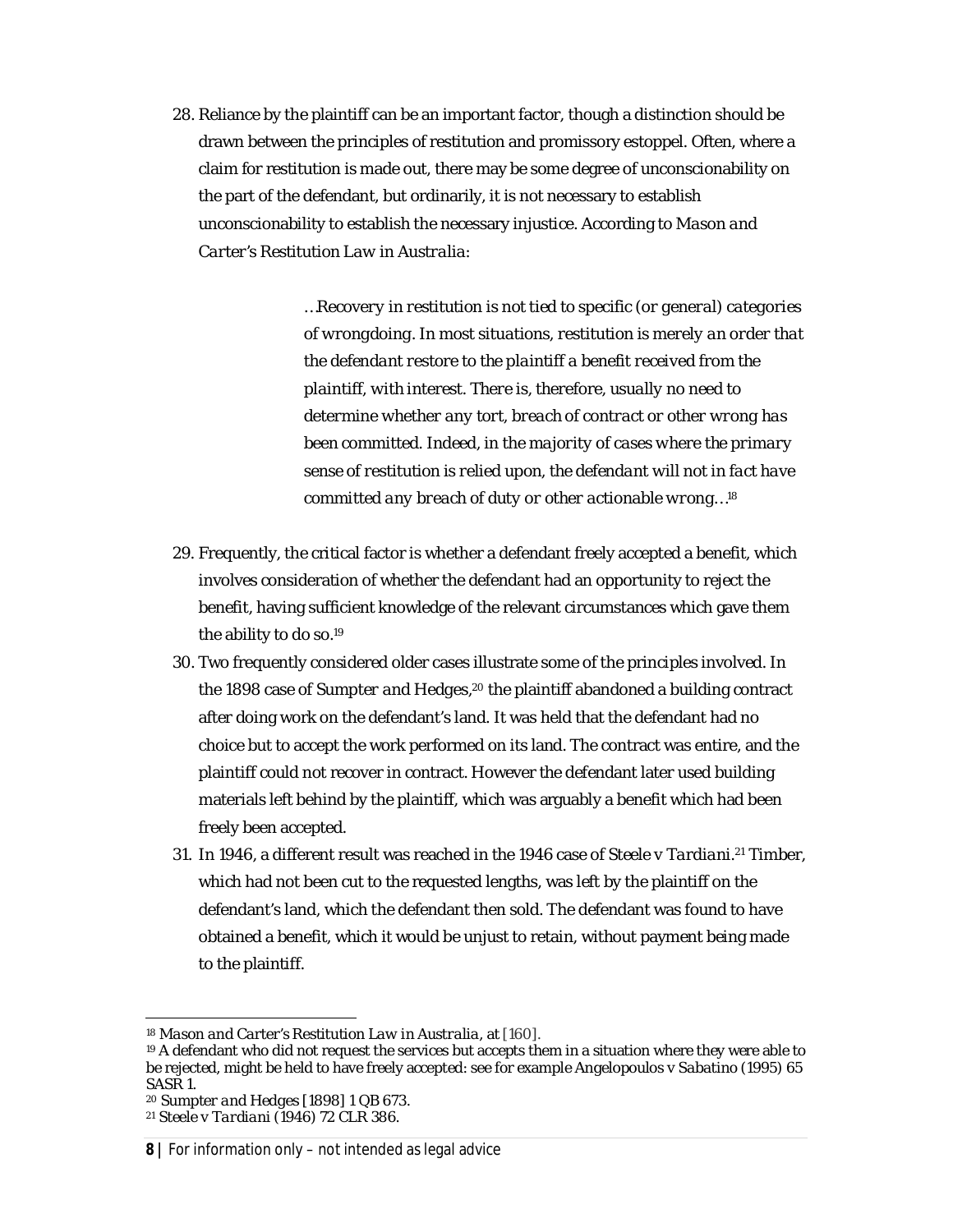- 32. Where the plaintiff is in breach of contract, it is often harder to demonstrate that services were actually of benefit to the defendant. Also, where a contract provides an express clause that a party is to forfeit a sum in a certain situation, restitution will ordinarily not intervene, though there may be the possibility of a claim for relief against forfeiture.
- 33. Restitution can assist where there has been a total failure of consideration. <sup>22</sup> This is the case where the contract is entire, and actual or substantial performance cannot be demonstrated. Additionally, contracts frequently contain severable components. *Roxborough v Rothmans Pall Mall Australia Ltd<sup>23</sup>* provides an example. In that case, Rothmans had charged retailers of its tobacco products an amount for tobacco licences. When the legislation establishing the licences was held to be invalid, the licence fee was found to be a severable component of the contract price, for which there had been a total failure of consideration, no valid licence having been passed to the retailers.
- 34. It is important to remember that, in the usual course of events, it is only when a contract is discharged for breach or repudiation that an opportunity arises to seek restitution. *Mann v Paterson* confirms that it is the ineffectiveness of a contact to provide remuneration which is the precondition to the claim in restitution. Some of the most interesting and useful passages from the judgment are extracted below.

# THE MINORITY AND THE RESCISSION FALLACY

35. In *Mann v Paterson,* Kiefel, Bell and Keane JJ trace the history of the rescission fallacy, noting that the concept was rejected by the High Court in the 1933 case of *McDonald v Dennys Lascelles Ltd. <sup>24</sup>* Their Honours noted with approval the following passage from the judgment of Dixon J:

> *When a party to a simple contract, upon a breach by the other contracting party of a condition of the contract, elects to treat the contract as no longer binding upon him, the contract is not rescinded as from the beginning. Both parties are discharged from the further performance of the contract, but rights are not divested or*

<sup>22</sup> see *Mason and Carter's Restitution Law in Australia,* at [170].

<sup>23</sup> *Roxborough v Rothmans Pall Mall Australia Ltd* (2001) 185 ALR 335.

<sup>24</sup> *McDonald v Dennys Lascelles Ltd* (1933) 48 CLR 457.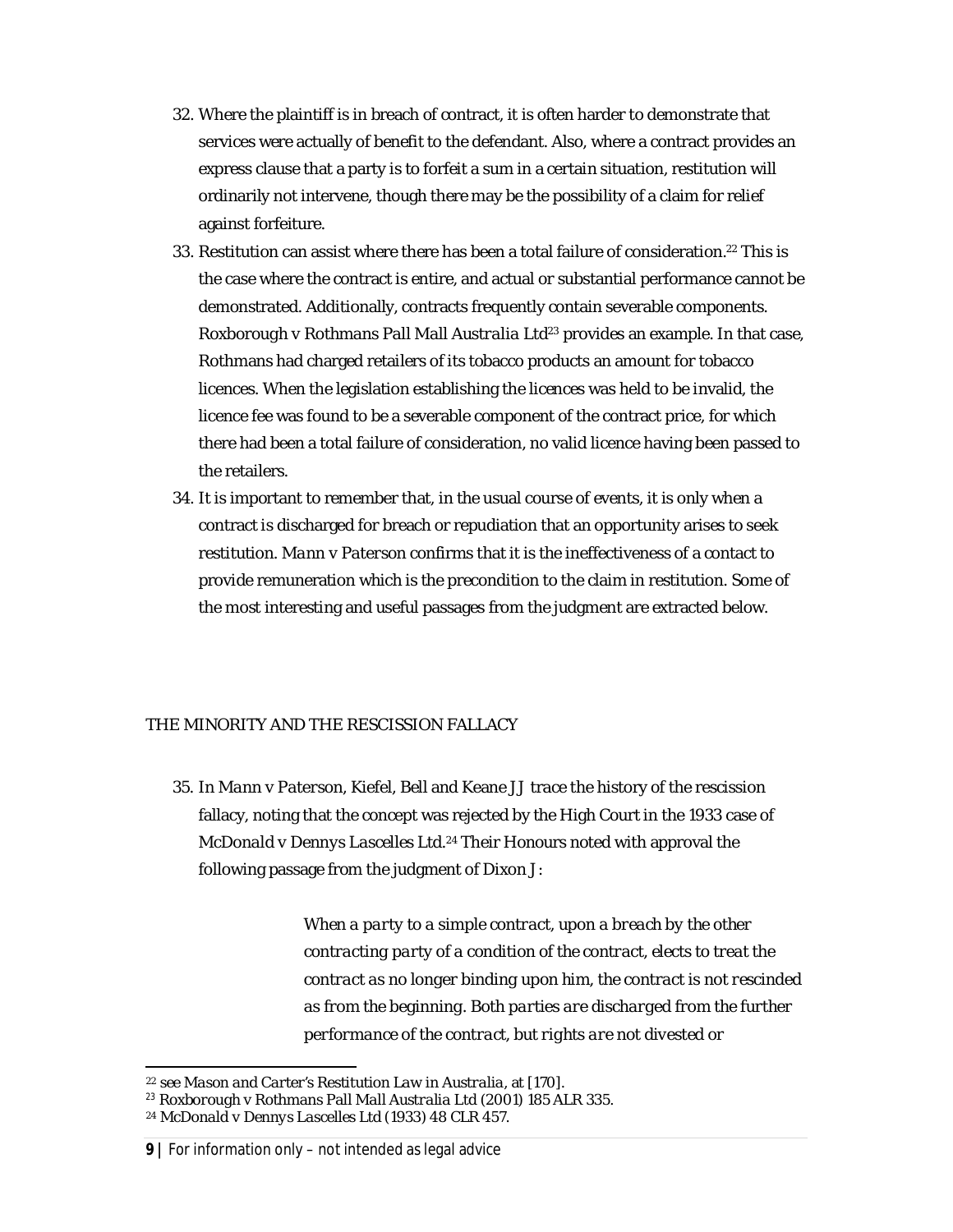*discharged which have already been unconditionally acquired. Rights and obligations which arise from the partial execution of the contract and causes of action which have accrued from its breach alike continue unaffected. When a contract is rescinded because of matters which affect its formation, as in the case of fraud, the parties are to be rehabilitated and restored, so far as may be, to the position they occupied before the contract was made. But when a contract, which is not void or voidable at law, or liable to be set aside in equity, is dissolved at the election of one party because the other has not observed an essential condition or has committed a breach going to its root, the contract is determined so far as it is executory only and the party in default is liable for damages for its breach.*<sup>25</sup>

36. Kiefel, Bell and Keane JJ expanded on the unsatisfactory consequences of the fallacy (references omitted):

> *…Allowing recovery of remuneration for services rendered in the amount ordered by the courts below in this case would be to allow a windfall to the respondent that is distinctly inconsistent with the respect due to the contract made by the parties as the charter whereby their commercial risks were allocated between them and their liabilities limited. To allow a restitutionary claim would be to "subvert the default remedial regime of contract law, to which the parties, by contracting, have submitted", and accordingly to subvert the contractual allocation of risk.*

*To allow a restitutionary claim for quantum meruit to displace the operation of the compensatory principle where the measure of compensation reflects contractual expectations would be inconsistent with what Gummow J described as the "gap-filling and auxiliary role of restitutionary remedies"…*

*…Further, the restitutionary claim for quantum meruit cannot be supported on the basis that it is needed to prevent the defaulting party from being unjustly enriched because "a party who is liable in* 

<sup>25</sup> *Mann v Paterson*, at [8-9]. Mason CJ's remarks on the subject in *Baltic Shipping Co v Dillon* are similarly referred to with approval.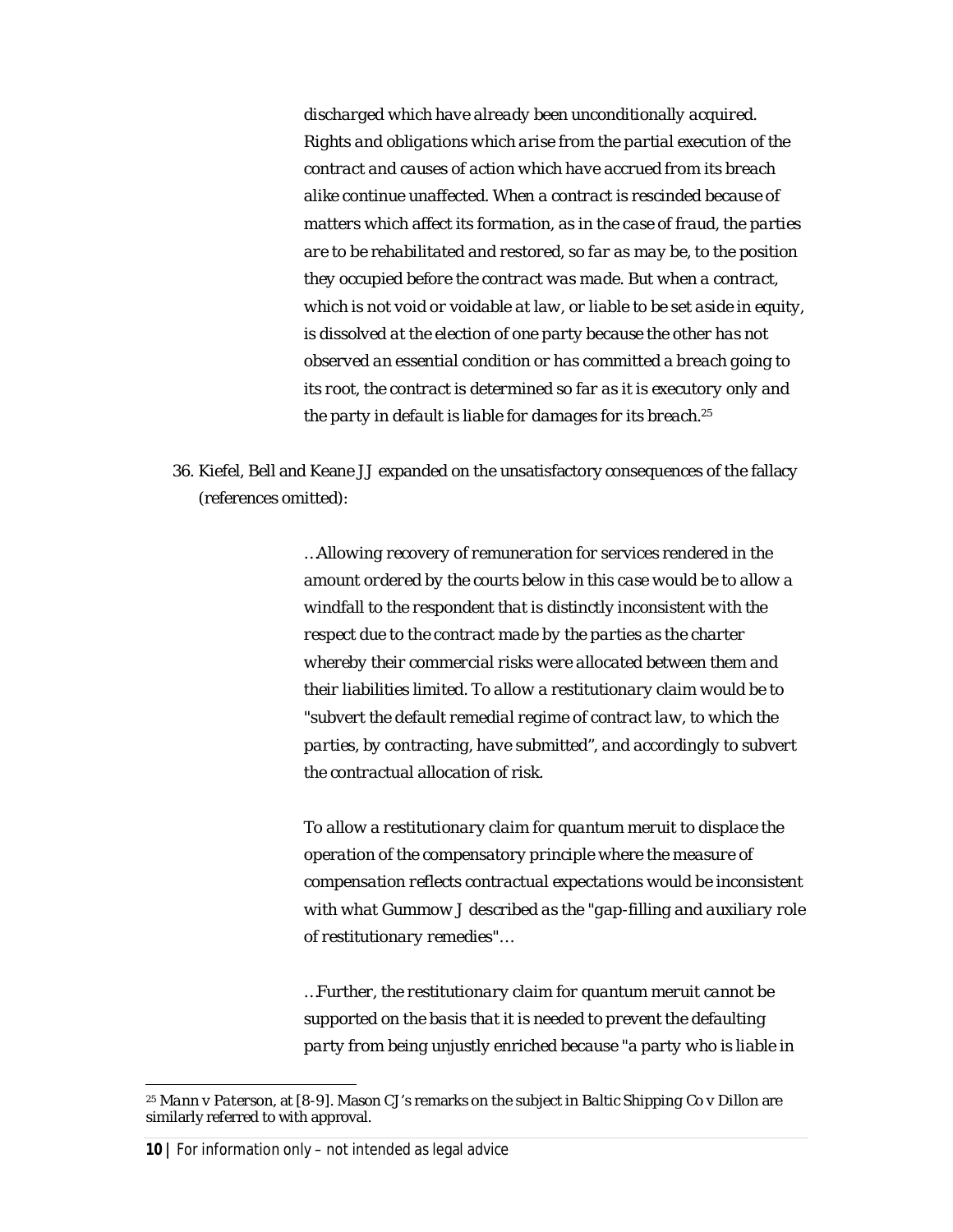*damages is not unjustly enriched by a breach of contract and indeed is not enriched at all. <sup>26</sup>"*

37. Nettle, Gordon and Edelman JJ agreed with the above analysis where contractual remedies are available, and found support for this approach in the meaning of the term *quantum meruit*:

> *…The Latin may mislead. It means only "as much as he deserved", and as such refers to a sum certain which represents the benefit of services. As is explained in what follows, it was a label given to a form of action which fell into desuetude, superseded by counts in indebitatus assumpsit, even before the abolition of the forms of action. In its historical use, the form of action was truly contractual, describing an implied price of a reasonable sum for work done…<sup>27</sup>*

38. In contrast to the majority, Kiefel, Bell and Keane JJ were of the view that there was no need to resort to restitution. Their Honours did not approve of the idea that restitution might be available for components of the work for which there had been a total failure of consideration, and noted the potential practical difficulties of such an approach:

> *To allow a restitutionary claim for quantum meruit in respect of work done before termination, but in respect of which a right to payment has not yet accrued, on the basis of a total failure of consideration is to apply the rescission fallacy under another guise* [emphasis added] *because it treats the contract as if it were unenforceable as having been avoided ab initio. If it be accepted that the better course is now to acknowledge that to allow an unconditional entitlement to payments for stages of work completed by a builder to be divested at its election in order to clear the way for the recovery of a reasonable sum for that work is so clearly inconsistent with the principle stated in McDonald that it should no longer be maintained, then the law should not allow a right of election on the part of the builder to claim a reasonable payment for*

<sup>26</sup> *Mann v Paterson*, at [21-22].

<sup>27</sup> *Mann v Paterson*, at [150].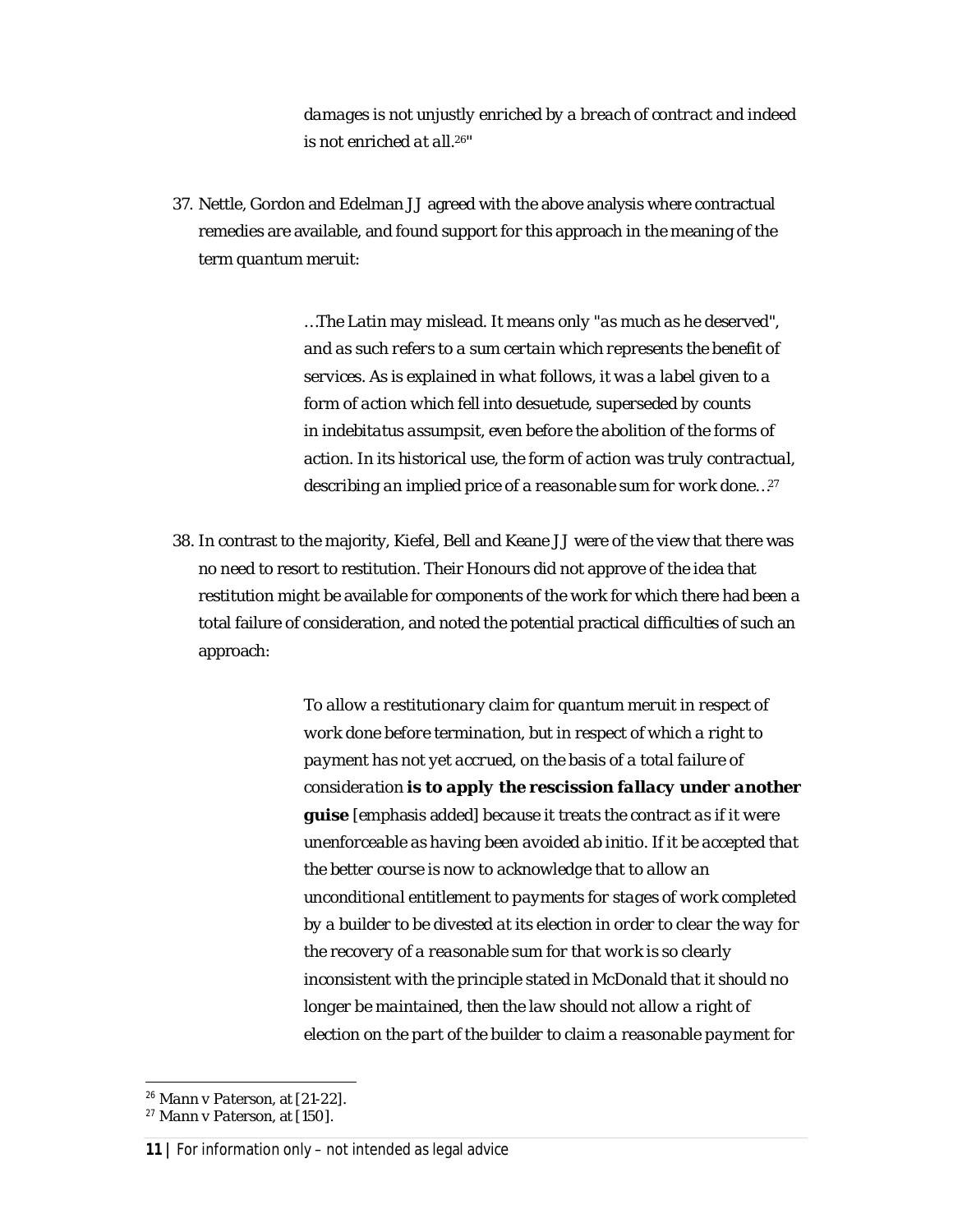*work done under the contract in respect of which an unconditional entitlement to payment has not yet accrued. To recognise such rights would necessarily introduce a degree of novelty for no reason other than to preserve the vestigial operation of what is, ex hypothesi, now recognised as a fallacy. In addition, to recognise such rights would give rise to complex questions of proof and evaluation necessitated by the multi-partite analysis required as a result. It is no part of the duty of the courts to complicate litigation in this way for the parties. 28*

39. Nonetheless, Kiefel, Bell and Keane JJ noted there may be some circumstances where they would have found restitution might still intervene (references omitted):

> *It may be that in some cases justice will not be done without a restitutionary claim. Different considerations may apply in cases where advance payments are sought to be recovered by restitutionary claims for money paid, although it may be that the law of contract adequately provides for such cases. "There will generally be no need to have recourse to a remedy in restitution" where a claim in contract is available... 29*

# THE MAJORITY: AN INTERMEDIATE PATH

40. The joint judgment of the majority, Nettle, Gordon and Edelman JJ, with which Gageler J agreed, provided the following extended and useful analysis (references omitted):

> *…Where, under a contract for work and labour, a party is entitled to payment upon completion of any part of the work (which is to say that the obligation to complete that work is "infinitely divisible"), where the contract expressly fixes a price for services, and where the contract is terminated by that party's acceptance of the other party's*

<sup>28</sup> *Mann v Paterson*, at [30].

<sup>29</sup> *Mann v Paterson*, at [53].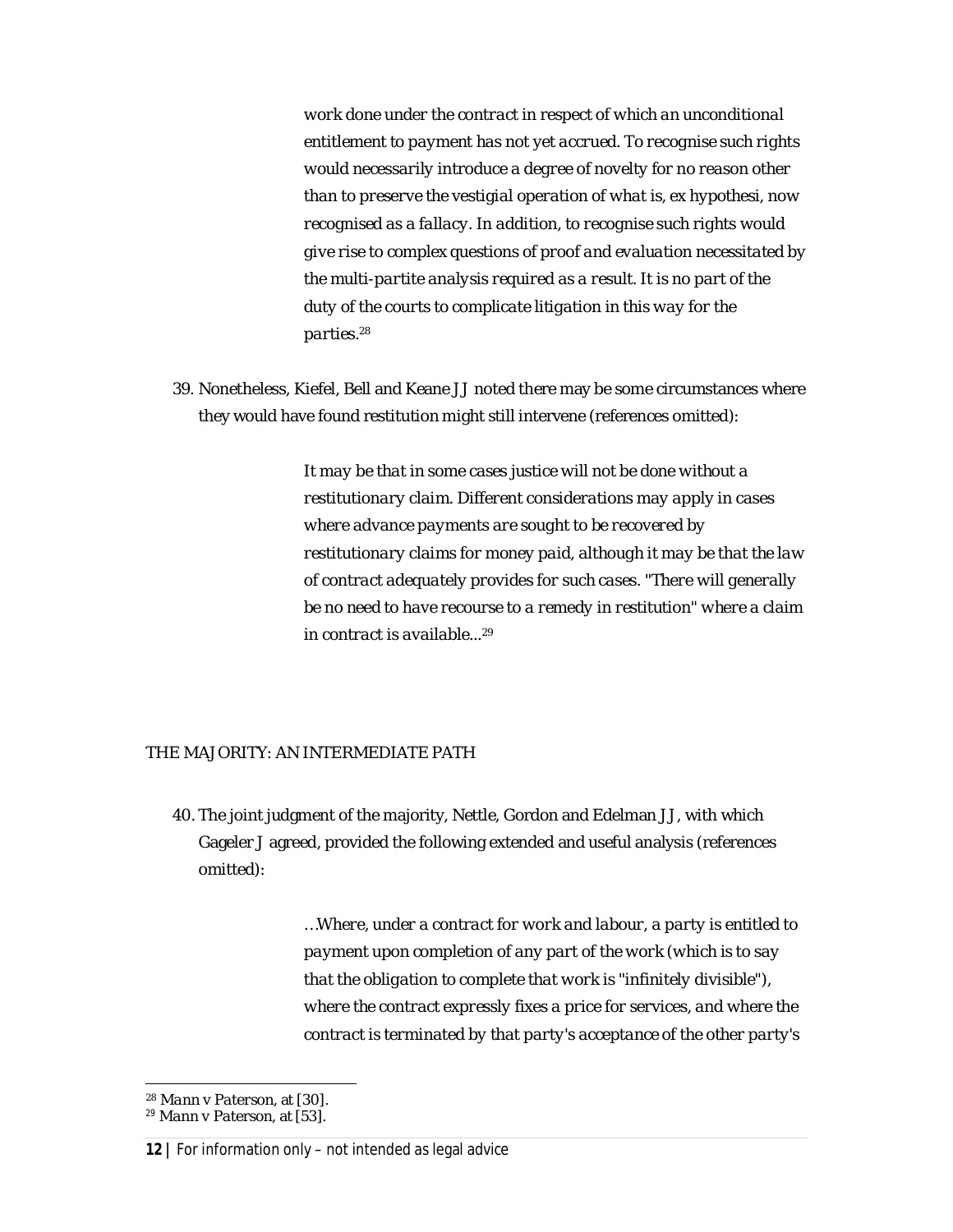*repudiation of it, the party so terminating the contract will have an accrued right to payment under the contract for that part of the work that has been done. There will have been no failure of consideration. Accordingly, that party's remedy in respect of that part of the work that has been done will generally be restricted to a claim for what has accrued due or damages for breach of contract assessed by reference to the contract price less the cost of completing the work.*

*By contrast, if the obligation to perform work and labour is "entire", so that nothing is due until all of the work has been completed by the contractor, then, upon termination of the contract by the contractor's acceptance of the other party's repudiation of it, there will be a total failure of consideration. Upon acceptance that the contract is repudiated, either by a renunciation or a manifested unwillingness or inability to perform the contract substantially according to the contract terms, the contractor's right to complete the performance and earn the price will have failed, and thus nothing will be due under the contract for such part of the work as has been completed. In that event, the "consideration" – in the sense of the condition or the "basis" for the performance by the contractor – will have failed, and restitution will lie as upon a quantum meruit in respect of work and labour done up to the point of termination. In those circumstances, there is a "qualifying or vitiating" factor, namely, a total failure of consideration, giving rise to a restitutionary remedy in the alternative.*

*By further contrast, if the obligation to perform work is divisible into several entire stages, then, upon termination of the contract for repudiation: (i) the contractor so terminating the contract will have accrued rights under the contract for those stages that have been completed; (ii) there will be a total failure of consideration in respect of the stages that have not been completed, because the contractor's right to complete the performance and earn the price will have failed and nothing will be due under the contract in respect of those uncompleted stages; and (iii) restitution will lie as upon a quantum meruit in respect of the work and labour done towards completion of*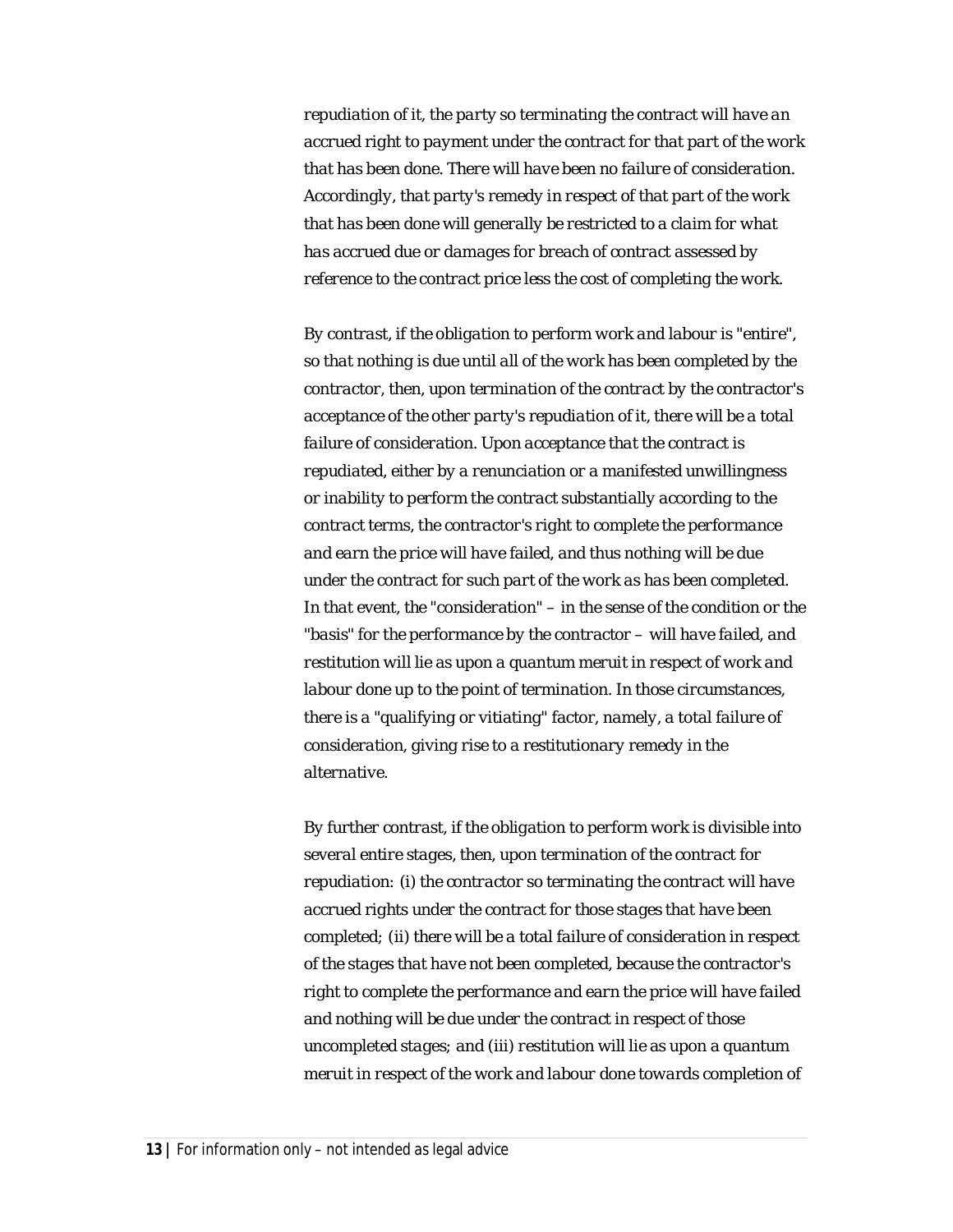*the uncompleted stages as an alternative to damages for breach of contract.*

*The underlying principle concerning restitution of the value of work and labour where the basis for performance has failed is the same as that concerning restitution of money paid where the basis for the payment has failed. Hence, where a contract for the sale and delivery of a dozen bags of cement provides for the price in full to be paid in advance, and, at the point of termination of the contract by the purchaser's acceptance of the supplier's repudiation of it, only four bags have been delivered, the contract may be treated as severable as to the remaining eight bags and eight-twelfths of the price paid in advance recovered by way of restitution as money had and received as upon a total failure of consideration in relation to those eight bags.*

*Generally speaking, a construction contract which is divided into stages, and under which the total contract price is apportioned between the stages by means of specified progress payments payable at the completion of each stage, is viewed as containing divisible obligations of performance. In that event, where at the point of termination of the contract by the builder's acceptance of the principal's repudiation some stages of the contract have been completed, such that progress payments have accrued due in respect of those stages, there will be no total failure of consideration in respect of those stages. The builder will have no right of recovery in restitution in respect of those stages, and the builder's rights in respect of those completed stages will generally be limited to debt for recovery of the amounts accrued due or damages for breach of contract. But if there are any uncompleted stages, there will be a total failure of consideration in respect of those stages due to the failure of the builder's right to complete the performance and earn the price. In that event, there will be nothing due under the contract in relation to those stages, and restitution as upon a quantum meruit will lie in respect of work and labour done towards completion of those uncompleted stages.*<sup>30</sup>

<sup>30</sup> *Mann v Paterson*, at [172-176].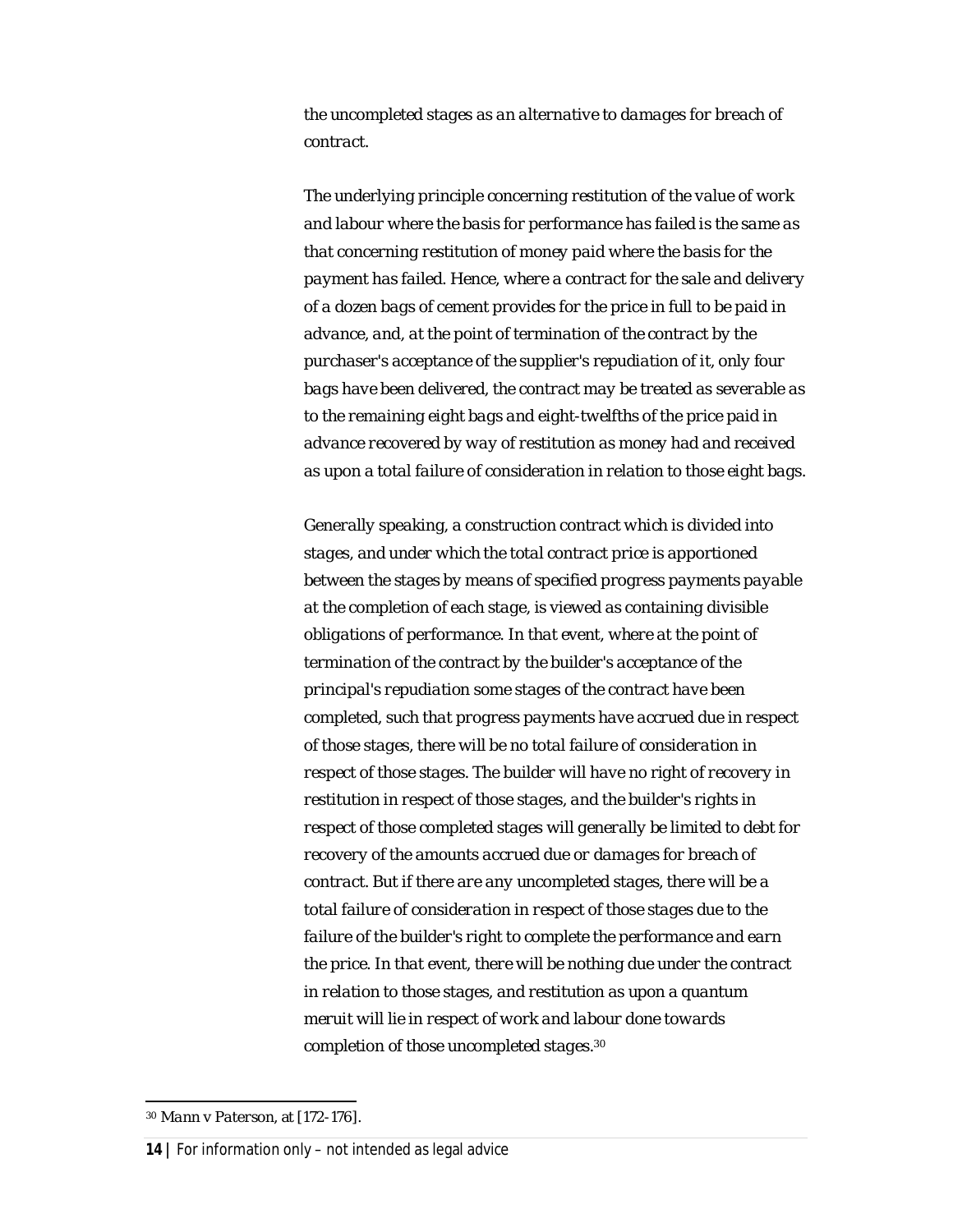41. Nettle, Gordon and Edelman JJ determined that the contract price should ordinarily provide a ceiling on recovery (references omitted):

> *…Where a contract is enforceable, but terminated for repudiation, there are no reasons of practicality and few in principle to eschew the contract price…The contract price reflects the parties' agreed allocation of risk. Termination of the contract provides no reason to disrespect that allocation. Granted, there may be difficult questions of apportionment of the contract price, such as where performance of a small part of the entire obligation is the most valuable part of the contractor's work. There may also be difficult questions in identifying the contract price, such as where the expected benefits to the contractor include not only payments of money but also the value of promises or releases. But such difficulties of valuation and apportionment have long been encountered in other areas. 31*

42. Gageler J, in agreement, added the following (references omitted):

*Upon a quantum meruit, usually the value of services is assessed by reference to charges commonly made by others for like services". That is to say, the amount recovered is usually measured at the market value of the services rendered. Inherent in the nature of the obligation enforced on a quantum meruit being to pay only "reasonable remuneration", however, is that the usual basis of assessment may not yield the appropriate measure of restitution in every case. 32*

And:

*The common law rule should accordingly be that the amount recoverable on a non-contractual quantum meruit as remuneration for services rendered in performance of a contract prior to its termination by acceptance of a repudiation cannot exceed that portion of the contract price as is attributable to those services. Issues concerning the identification and appropriate method of* 

<sup>31</sup> *Mann v Paterson*, at [205].

<sup>32</sup> *Mann v Paterson*, at [92].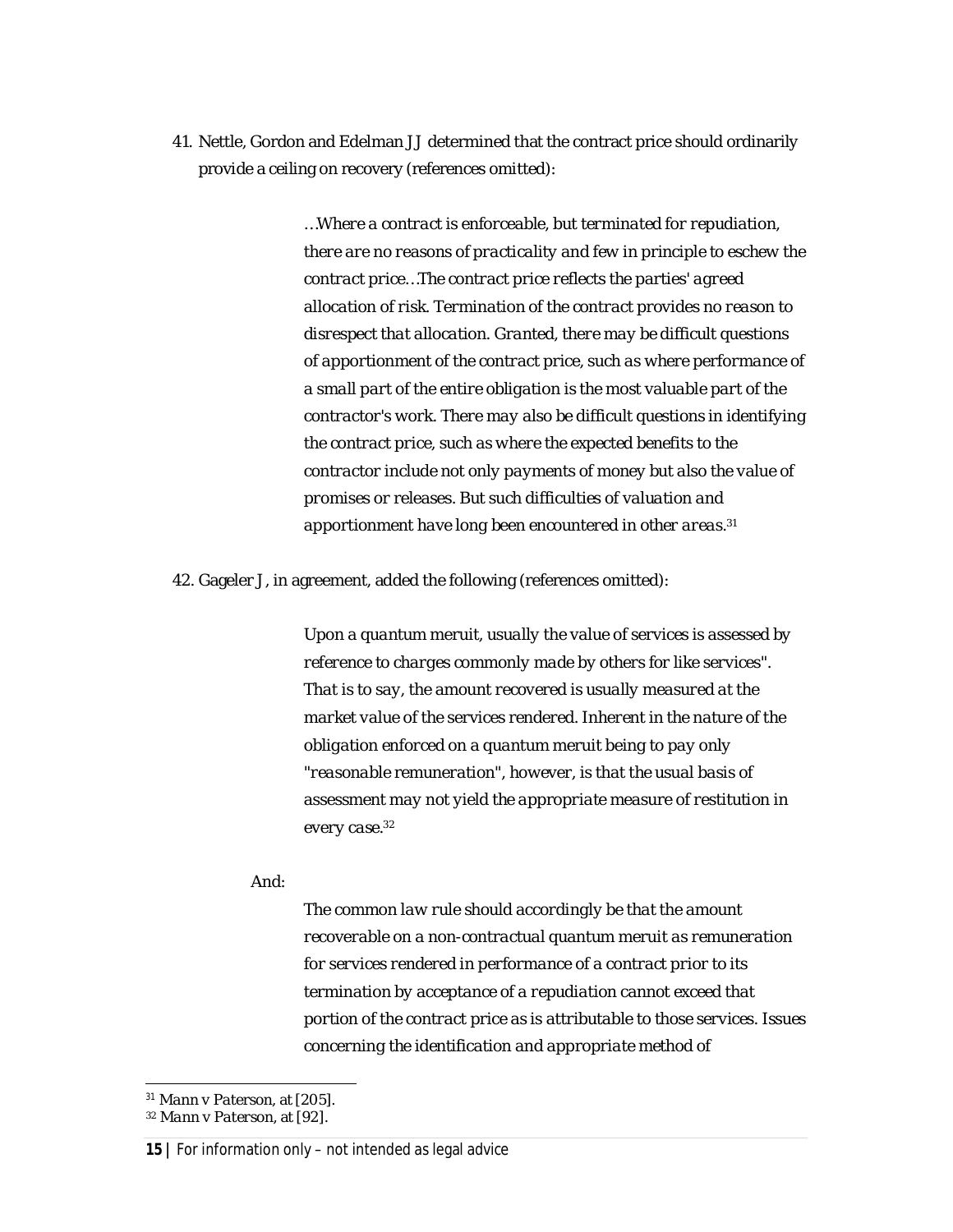*apportionment of the contract price are best left to be addressed on a case by case basis if and when they arise. 33*

43. While the contract price was found to impose a ceiling in this case, Nettle, Gordon and Edelman JJ noted that there could be exceptional circumstances in which a plaintiff could recover more than the contract price (references omitted):

> *… Where an entire obligation (or entire divisible stage of a contract) for work and labour (such as, for example, an entire obligation under or an obligation under a divisible stage of a domestic building contract) is terminated by the plaintiff upon the plaintiff's acceptance of the defendant's repudiation of the contract, the amount of restitution recoverable as upon a quantum meruit by the plaintiff for work performed as part of the entire obligation (or as part of the entire divisible stage of the contract) should prima facie not exceed a fair value calculated in accordance with the contract price or appropriate part of the contract price.*

> *So to recognise does not exclude the possibility of cases where, in accordance with principle, the circumstances will dictate that it would be unconscionable to confine the plaintiff to the contractual measure. One such possibility is arguably afforded by the infamous case of Boomer v Muir, which has been explained on the basis of the defendant's continuing breaches being responsible for a cost overrun that rendered the contract unprofitable. As Dooling J observed in that case, the question whether the plaintiff could recover in excess of the contract price "depends upon whether it is equitable to permit" the plaintiff to depart from the pricing structure agreed with the defendant. Nonetheless, as Lord Neuberger of Abbotsbury PSC observed in Benedetti, in many such cases it would appear wrong that a claimant should be entitled to a better result in restitution than would have been available to him or her under contract. 34*

<sup>33</sup> *Mann v Paterson*, at [102].

<sup>34</sup> *Mann v Paterson,* at [215- 217].